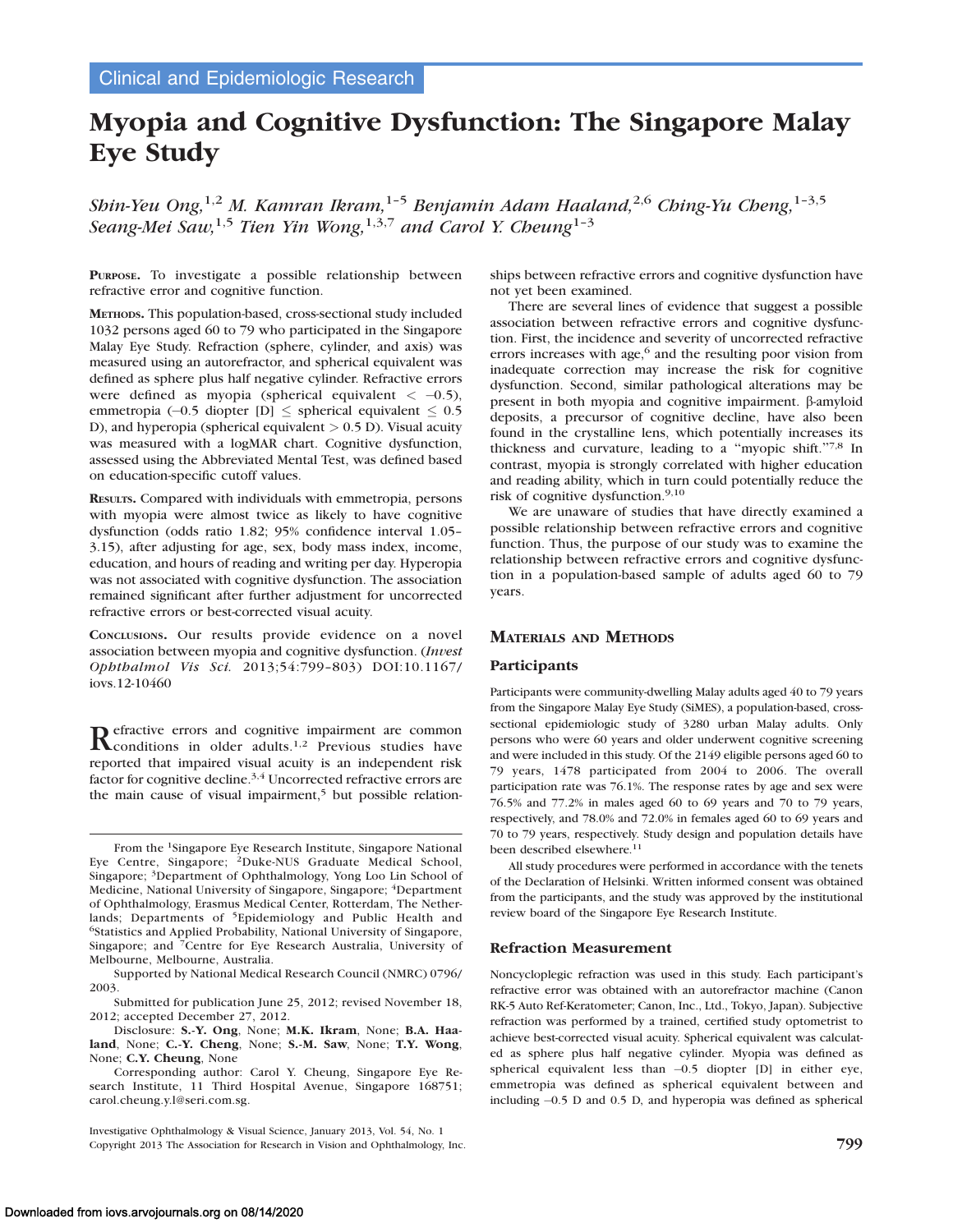800 Ong et al. Iows, January 2013, Vol. 54, No. 1

equivalent greater than  $0.5$  D.<sup>12</sup> In supplementary analysis, an alternative definition of myopia as spherical equivalent less than -0.75 D was also used for analysis.<sup>13</sup>

## Visual Acuity

Visual acuity was measured using the logarithm of the minimum angle of resolution (logMAR) number chart (Lighthouse International, New York, NY) at a distance of 4 meters with the participant wearing their presenting optical correction, or after best correction of refraction. Visual impairment was defined using best-corrected or presenting visual acuity, as the logMAR greater than 0.3 in the better-seeing eye (US definition).<sup>14</sup> Uncorrected refractive error was defined as at least a two-line difference between presenting and corrected logMAR in either eye.<sup>15</sup> As visual impairment is related to cognitive dysfunction,<sup>16</sup> we excluded persons with visual impairment despite best correction of refraction.

# Assessment of Lens Opacity and Age-Related Macular Degeneration

In older adults, the development of lens opacity is often accompanied by changes in refractive index,17 hence we also tested for associations between cataract and cognitive dysfunction. Cataracts were assessed from digital lens photographs using the Wisconsin Cataract Grading System<sup>18</sup> and defined as nuclear cataract opacity greater than or equal to 4%, cortical cataract greater than or equal to 25%, or posterior subcapsular cataract greater than or equal to 5%.<sup>19</sup> The presence of agerelated macular degeneration (AMD) was graded from retinal photographs according to the Wisconsin Age-Related Maculopathy Grading system.20

## Assessment of Cognitive Status

The Abbreviated Mental Test (AMT) is a 10-question test of general cognitive function, derived from the Hodkinson's Test.<sup>21</sup> Items assess orientation (3 points), semantic knowledge (1 point), episodic memory (3 points), delayed recall (1 point), picture naming (1 point), and attention (1 point). The AMT was interviewer-administered in English or Malay, in accord with the participant's preference, to all SiMES participants aged 60 years and older. The education-based cutoff scores for the AMT have previously been validated against the Mini-Mental State Examination. For subjects with 0 to 6 years of formal education, the previously established cutoff score was 6, with a sensitivity of 89.6% and specificity of 92.6%. For subjects with more than 6 years of formal education, the cutoff score was 8, with a sensitivity of 82.1% and specificity of 92.9%.22 In this study, cognitive dysfunction was defined as a score less than or equal to 6 of 10 for those with 0 to 6 years of formal education, and less than or equal to 8 of 10 for those with more than 6 years of formal education.<sup>16</sup>

#### Assessment of Other Risk Factors

Participants underwent a standardized interview for socioeconomic measures (e.g., personal income, education), lifestyle risk factors (e.g., smoking, number of hours spent reading and writing per day), medication use, and self-reported history of systemic diseases (e.g., history of stroke). Nonfasting venous blood samples were analyzed at the National University Hospital Reference Laboratory for biochemical testing of serum total cholesterol and glycosylated hemoglobin (HbA1c). Hyperlipidemia was defined as total cholesterol of 6.2 mM or more, or a self-reported history of lipid-lowering medication use. Hypertension was defined as systolic blood pressure 140 mm Hg or greater, diastolic blood pressure of 90 mm Hg or greater, or use of antihypertensive medication. Diabetes was defined as random glucose 11.1 mM or greater, use of diabetic medication, or a physician diagnosis of diabetes. Current smokers were defined as those currently smoking any number of cigarettes (i.e., current versus past/never). Previous

stroke was ascertained from self-report. Body mass index (BMI) was calculated as body weight (in kilograms) divided by body height (in meters) squared.

## Statistical Analysis

Statistical analysis was performed using STATA version 11.0 (StataCorp, College Station, TX). Age-sex-adjusted and multivariable logistic regression models were used to determine the relationship of refractive error categories (exposures) with cognitive dysfunction (outcome). The potential confounders considered were age, sex, BMI, hyperlipidemia, diabetes, HbA1c level, hypertension, history of stroke, smoking status (current versus past/never), the presence of AMD and cataract, number of hours of reading and writing per day (none, 0.1 to 2 hours, >2 hours to 5 hours, >5 hours), income category (<SG \$1000, SG \$1000 to <\$2000, SG \$2000 to <\$3000, >3000), and education level (no formal education, <6 years of education, completed 6 years of education, high school, college or higher).<sup>23</sup> Statistically significant confounders were determined using manual backward elimination procedures with P greater than 0.20 criterion for elimination. In other multivariable models, we further adjusted for uncorrected refractive errors (Model 3) and best-corrected visual acuity in the better eye in logMAR units (Model 4), in addition to the variables not eliminated by backward stepwise procedure. In supplementary analysis, analyses were repeated using an alternative definition of myopia as spherical equivalent less than  $-0.75$ .

## **RESULTS**

We excluded 305 persons with missing cognitive testing and 172 persons with visual impairment data. This left 1032 participants (68.4% of those aged 60 to 79 from SiMES) for the final analysis.

Table 1 summarizes the demographic characteristics of the study participants based on cognitive dysfunction status. Persons with cognitive dysfunction were more likely older, female, less likely current smokers, had higher high-density lipoprotein (HDL) cholesterol levels, lower education attainment, less income, and spent less time reading and writing per day (all P values  $\langle 0.05 \rangle$ ). In the study sample, 23.9% had myopia, 57.6% had hyperopia, and the remaining 18.5% had emmetropia. Cognitive dysfunction was present in 30.4% of persons with myopia, compared with 22.5% with emmetropia and 25.1% with hyperopia.

Table 2 shows the age and sex-adjusted and multivariableadjusted associations of refractive error with cognitive dysfunction. In the multivariable model after backward stepwise procedure, myopia was associated with cognitive dysfunction (odds ratio [OR] 1.82, 95% confidence interval [CI] 1.05–3.15), compared with emmetropia. Hyperopia was not associated with cognitive dysfunction. Further adjustment for uncorrected refractive errors attenuated the association between myopia and cognitive dysfunction slightly, and the association remained significant (OR 1.78, 95% CI 1.02–3.10). Similarly, further adjustment for best-corrected visual acuity (in logMAR units) of the better eye strengthened associations slightly, and it remained significant (OR 1.86, 95% CI 1.01– 3.42). The results were consistent in the supplementary analysis using the alternative definition of myopia as spherical equivalent less than -0.75 (OR 1.68, 95% CI 1.08–2.63).

Table 3 summarizes differences between included and excluded individuals. Excluded individuals were more likely older, female, had higher total and HDL cholesterol, diabetes, and were less likely current smokers. They were also more likely to be less educated, spend fewer hours reading or writing, and have lower income.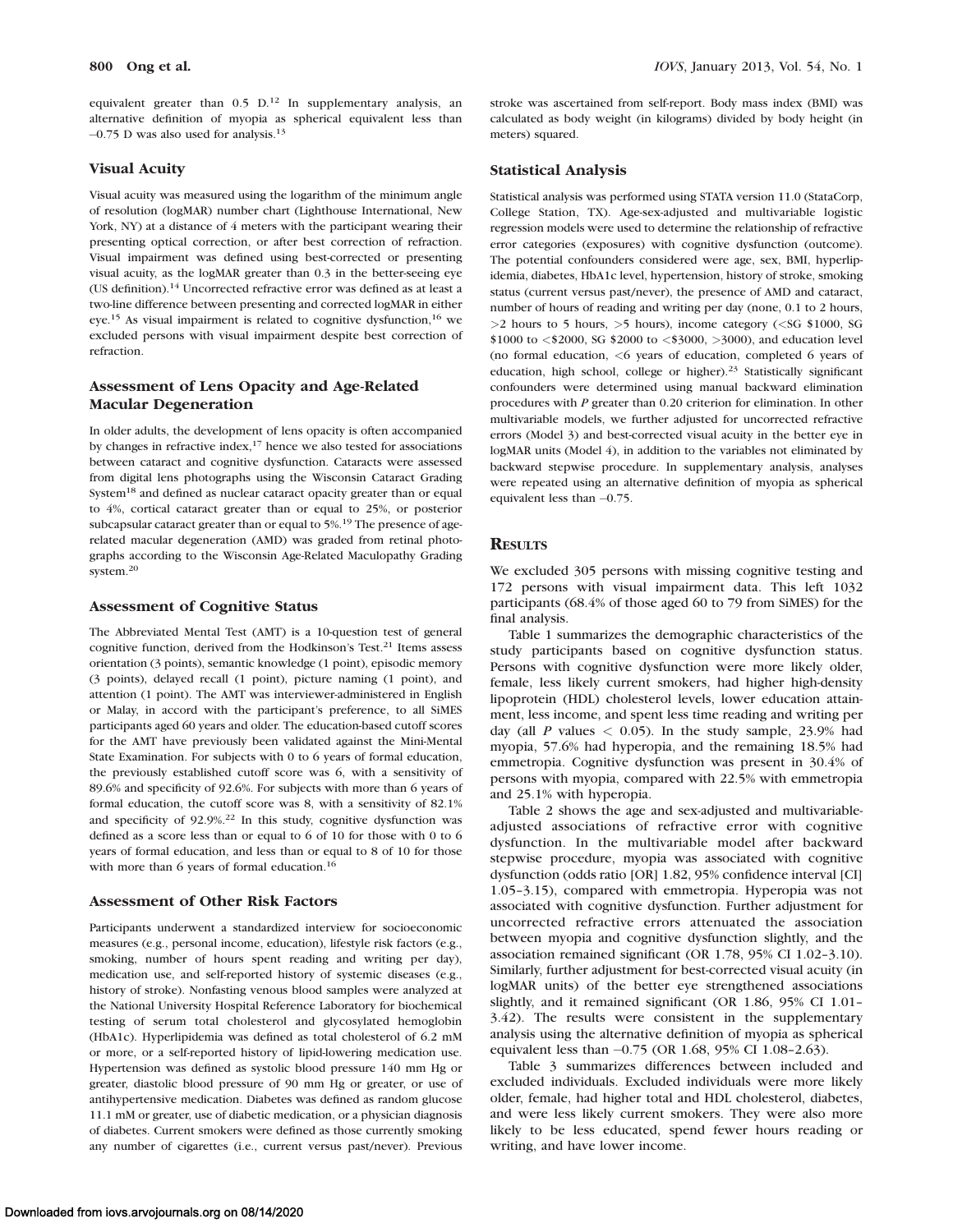|  |  |  |  |  | TABLE 1. Characteristics of Study Participants from the Singapore Malay Eye Study by Cognitive Dysfunction Status |
|--|--|--|--|--|-------------------------------------------------------------------------------------------------------------------|
|--|--|--|--|--|-------------------------------------------------------------------------------------------------------------------|

|                                                                                                                                                           |              |          | Cognitive Dysfunction ( $n = 267$ ) | No Cognitive Dysfunction ( $n = 765$ ) |               |             |         |
|-----------------------------------------------------------------------------------------------------------------------------------------------------------|--------------|----------|-------------------------------------|----------------------------------------|---------------|-------------|---------|
| Characteristic                                                                                                                                            | No.          | $0/0$    | Mean (SD)                           | No.                                    | $\frac{0}{0}$ | Mean (SD)   | P Value |
| Age, y                                                                                                                                                    |              |          | 70.5(5.3)                           |                                        |               | 67.7(5.3)   | < 0.001 |
| Female                                                                                                                                                    | 203          | 76.0     |                                     | 256                                    | 33.5          |             | < 0.001 |
| BMI, $\text{kg/m}^2$                                                                                                                                      |              |          | 25.6(5.19)                          |                                        |               | 26.1 (4.77) | 0.160   |
| Hyperlipidemia                                                                                                                                            | 128          | 48.7     |                                     | 135                                    | 51.3          |             | 0.669   |
| Total cholesterol, mM                                                                                                                                     |              |          | 5.74(1.27)                          |                                        |               | 5.59(1.21)  | 0.089   |
| LDL cholesterol                                                                                                                                           |              |          | 3.64(1.08)                          |                                        |               | 3.60(1.05)  | 0.676   |
| HDL cholesterol                                                                                                                                           |              |          | 1.39(0.34)                          |                                        |               | 1.31(0.32)  | 0.005   |
| <b>Diabetes</b>                                                                                                                                           | 81           | 30.9     |                                     | 226                                    | 30.6          |             | 0.920   |
| Glycosylated hemoglobin, %                                                                                                                                |              |          | 6.6(1.6)                            |                                        |               | 6.6(1.5)    | 0.774   |
| Hypertension                                                                                                                                              | 236          | 88.4     |                                     | 646                                    | 84.6          |             | 0.125   |
| History of stroke                                                                                                                                         | 13           | 4.9      |                                     | 25                                     | 3.3           |             | 0.236   |
| Current smoker                                                                                                                                            | 21           | 7.9      |                                     | 156                                    | 20.5          |             | < 0.001 |
| Age-related macular degeneration                                                                                                                          | 25           | 26.9     |                                     | 239                                    | 25.7          |             | 0.799   |
| Cataract                                                                                                                                                  | 202          | 90.2     |                                     | 544                                    | 79.5          |             | < 0.001 |
| <b>Education</b> level                                                                                                                                    |              |          |                                     |                                        |               |             |         |
| No formal education                                                                                                                                       | 196          | 74.0     |                                     | 133                                    | 17.5          |             | < 0.001 |
| $<6$ y of education                                                                                                                                       | 18           | 6.8      |                                     | 136                                    | 17.9          |             |         |
| 6 y education                                                                                                                                             | 43           | 16.2     |                                     | 398                                    | 52.3          |             |         |
| High school                                                                                                                                               | 6            | 2.3      |                                     | 79                                     | 10.4          |             |         |
| College                                                                                                                                                   | 2            | 0.8      |                                     | 15                                     | 2.0           |             |         |
| Hours of reading and writing per day                                                                                                                      |              |          |                                     |                                        |               |             |         |
| None                                                                                                                                                      | 127          | 49.0     |                                     | 73                                     | 9.6           |             | < 0.001 |
| $0.1 - 2$                                                                                                                                                 | 123          | 47.5     |                                     | 601                                    | 79.0          |             |         |
| $>2-5$                                                                                                                                                    | 8            | 3.1      |                                     | 59                                     | 7.8           |             |         |
| >5                                                                                                                                                        | $\mathbf{1}$ | 0.4      |                                     | 28                                     | 3.7           |             |         |
| Income category                                                                                                                                           |              |          |                                     |                                        |               |             |         |
| $<$ SG \$1000                                                                                                                                             | 180          | 67.9     |                                     | 532                                    | 70.5          |             | < 0.001 |
| $>$ SG \$1000 to <sg \$2000<="" td=""><td>10</td><td>3.8</td><td></td><td>95</td><td>12.6</td><td></td><td></td></sg>                                     | 10           | 3.8      |                                     | 95                                     | 12.6          |             |         |
| $>$ SG \$2000 to <sg \$3000<="" td=""><td><math>\mathbf{0}</math></td><td><math>\bf{0}</math></td><td></td><td>17</td><td>2.3</td><td></td><td></td></sg> | $\mathbf{0}$ | $\bf{0}$ |                                     | 17                                     | 2.3           |             |         |
| $>$ SG \$3000                                                                                                                                             | $\mathbf{0}$ | $\bf{0}$ |                                     | 3                                      | 0.4           |             |         |
| Retired                                                                                                                                                   | 75           | 28.3     |                                     | 108                                    | 14.3          |             |         |

P value for difference in characteristics based on a  $\chi^2$  test, or independent 2-sample t-test. LDL, low-density lipoprotein.

## **DISCUSSION**

and cognitive dysfunction that should be further studied and need to be replicated in other cohorts.

Our study found an association between myopia and cognitive dysfunction, relative to emmetropia. This association was independent of age, sex, BMI, income, education, and reading/ writing. The association of myopia with cognitive impairment was not related to confounding by cataract. Our results provide preliminary evidence on a novel association between myopia

Reduced vision in older adults has been postulated to affect cognitive function by reducing participation in social, physical, and cognitively stimulating activities that protect against dementia,24,25 while increasing the risk of depression and anxiety, $26$  conditions associated with incident dementia.<sup>27</sup> However, correcting for best-corrected visual acuity and

|  | TABLE 2. Association of Refractive Error with Cognitive Dysfunction |  |  |  |  |  |
|--|---------------------------------------------------------------------|--|--|--|--|--|
|--|---------------------------------------------------------------------|--|--|--|--|--|

|                              |                           | <b>Cognitive Dysfunction</b>                |                                                  |                                                     |                                                    |                                                   |  |  |  |  |
|------------------------------|---------------------------|---------------------------------------------|--------------------------------------------------|-----------------------------------------------------|----------------------------------------------------|---------------------------------------------------|--|--|--|--|
| <b>Characteristic</b>        | <b>Persons</b><br>at Risk | $%$ with<br>Cognitive<br><b>Dysfunction</b> | Age-Sex<br><b>Adjusted Model,</b><br>OR (95% CI) | <b>Multivariable</b><br>Model $1, †$<br>OR (95% CI) | <b>Multivariable</b><br>Model $2.±$<br>OR (95% CI) | <b>Multivariable</b><br>Model $3.$<br>OR (95% CI) |  |  |  |  |
| Refractive Error Categories* |                           |                                             |                                                  |                                                     |                                                    |                                                   |  |  |  |  |
| Mvopia                       | 247                       | 30.4                                        | $1.57(0.96-2.58)$                                | $1.82(1.05-3.15)$                                   | $1.78(1.02-3.10)$                                  | $1.86(1.01-3.42)$                                 |  |  |  |  |
| Hyperopia                    | 594                       | 25.1                                        | $1.08(0.70-1.66)$                                | $1.11(0.68-1.80)$                                   | $1.09(0.67-1.78)$                                  | $0.92(0.54-1.55)$                                 |  |  |  |  |
| Emmetropia                   | 191                       | 22.5                                        | 1.0                                              | 1.0                                                 | 1.0                                                | 1.0                                               |  |  |  |  |

\* Myopia, spherical equivalent  $<-0.5$  D; Emmetropia,  $-0.5$  D  $\leq$  spherical equivalent  $\leq 0.5$  D; Hyperopia, spherical equivalent  $> 0.5$  D. † Adjusting for age, sex, BMI, education, income, and hours of reading and writing per day.

‡ Adjusting for age, sex, BMI, education, income, hours of reading and writing per day, and uncorrected refractive error. Uncorrected refractive error is defined as at least a two-line difference in logMAR between uncorrected and corrected refractive error in either eye.

§ Adjusts for age, sex, BMI, education, income, hours of reading and writing per day, and logMAR readings of better eye.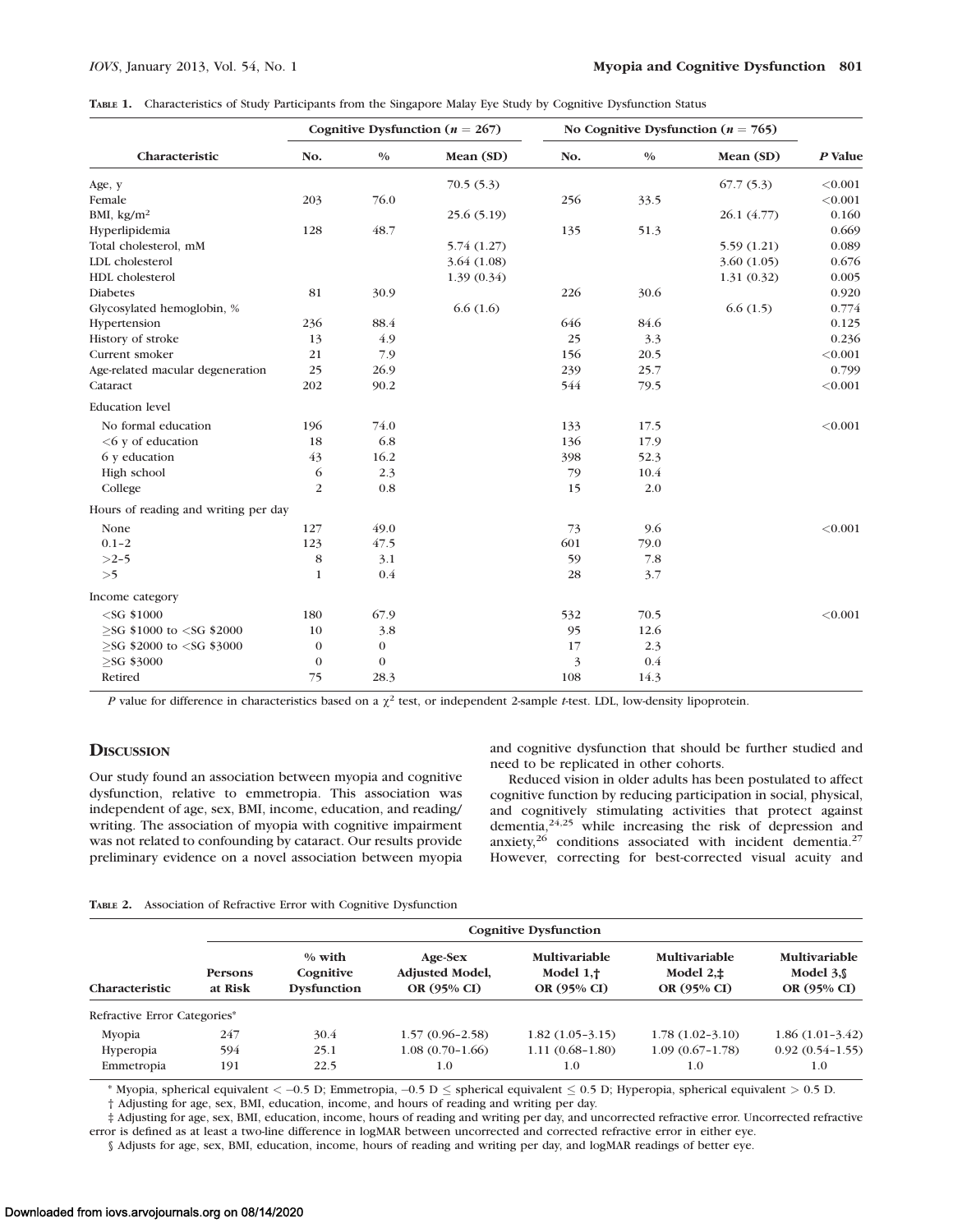| TABLE 3. Characteristics of Excluded and Included Study Participants from the Singapore Malay Eye Study |  |
|---------------------------------------------------------------------------------------------------------|--|
|---------------------------------------------------------------------------------------------------------|--|

|                                      |                | Excluded $(n = 477)$ |            | Included ( $n = 1032$ ) |       |             |         |
|--------------------------------------|----------------|----------------------|------------|-------------------------|-------|-------------|---------|
| Characteristic                       | No.            | $0/0$                | Mean (SD)  | No.                     | $0/0$ | Mean (SD)   | P Value |
| Age, y                               |                |                      | 70.0(5.5)  |                         |       | 68.0(5.4)   | < 0.001 |
| Female                               | 281            | 58.9                 |            | 459                     | 44.5  |             | < 0.001 |
| BMI, $\text{kg/m}^2$                 |                |                      | 25.7(5.19) |                         |       | 26.0 (4.88) | 0.247   |
| Hyperlipidemia                       | 244            | 51.9                 |            | 505                     | 49.8  |             | 0.449   |
| Total cholesterol, mM                |                |                      | 5.77(1.25) |                         |       | 5.63(1.23)  | 0.039   |
| LDL cholesterol                      |                |                      | 3.61(1.08) |                         |       | 3.56(1.05)  | 0.374   |
| HDL cholesterol                      |                |                      | 1.41(0.35) |                         |       | 1.33(0.32)  | < 0.001 |
| <b>Diabetes</b>                      | 170            | 36.3                 |            | 307                     | 30.7  |             | 0.031   |
| Glycosylated hemoglobin, %           |                |                      | 6.7(1.7)   |                         |       | 6.6(1.5)    | 0.185   |
| Hypertension                         | 425            | 89.1                 |            | 882                     | 85.6  |             | 0.059   |
| History of stroke                    | 21             | 4.4                  |            | 38                      | 3.7   |             | 0.499   |
| Current smoker                       | 51             | 10.7                 |            | 177                     | 17.2  |             | 0.001   |
| <b>Education</b> level               |                |                      |            |                         |       |             |         |
| No formal education                  | 236            | 49.6                 |            | 329                     | 32.1  |             | < 0.001 |
| $<6$ y of education                  | 60             | 12.6                 |            | 154                     | 15.0  |             |         |
| 6 y of education                     | 172            | 36.1                 |            | 441                     | 43.0  |             |         |
| High school                          | 7              | 1.5                  |            | 85                      | 8.3   |             |         |
| College                              | $\mathbf{1}$   | 0.2                  |            | 17                      | 1.7   |             |         |
| Hours of reading and writing per day |                |                      |            |                         |       |             |         |
| None                                 | 162            | 34.5                 |            | 200                     | 19.6  |             | < 0.001 |
| $0.1 - 2$                            | 286            | 61.0                 |            | 724                     | 71.0  |             |         |
| $>2-5$                               | 17             | 3.6                  |            | 67                      | 6.6   |             |         |
| >5                                   | $\overline{4}$ | 0.9                  |            | 29                      | 2.8   |             |         |
| Income Category                      |                |                      |            |                         |       |             |         |
| $<$ SGD \$1000                       | 353            | 74.6                 |            | 712                     | 69.8  |             | < 0.001 |
| $>$ SG \$1000 to $<$ SG \$2000       | 18             | 4.8                  |            | 105                     | 10.3  |             |         |
| $>$ SG \$2000 to $<$ SG \$3000       | $\sqrt{2}$     | 0.4                  |            | 17                      | 1.7   |             |         |
| $>$ SGD \$3000                       | 2              | 0.4                  |            | 3                       | 0.3   |             |         |
| Retired                              | 98             | 20.7                 |            | 183                     | 17.9  |             |         |

P value for difference in characteristics based on a  $\chi^2$  test, or independent 2-sample t-test.

uncorrected refractive errors did not change the association between myopia and cognitive dysfunction significantly, suggesting that other mechanisms may be responsible.

What are possible explanations for the association between myopia and cognitive dysfunction? First, it is possible that pathogenic processes in dementia may affect refraction. Some studies have shown that  $\beta$ -amyloid, a key pathogenic feature of cognitive dysfunction, may also accumulate in the lens.<sup>7</sup> Amyloid deposition in the lens can increase lens thickness and curvature, as well as promote lens crystalline aggregation, all of which can increase the refractive index.<sup>8,9</sup> Another possible mechanism is that acetylcholine deficiency, which occurs early in the course of cognitive dysfunction,<sup>28</sup> may reduce parasympathetic input to the ciliary muscle, decreasing the amplitude of accommodation.<sup>29</sup> Suboptimal accommodation during near work leads to hyperopic defocus on the retina, which has been shown to accelerate axial growth.<sup>30</sup> Reduced accommodation in adults has been correlated with myopia progression in some studies, although this was not reported in other studies.31–33 Second, the association may be due to uncontrolled confounding by other chronic or age-related conditions (i.e., poor general health). Further studies on environmental, pathological genetic, correlates of myopia, and cognitive dysfunction may provide additional insights.

It is noteworthy that education did not significantly modify the association between myopia and cognitive dysfunction in our participants ( $P$  for interaction = 0.899). Years of education, socioeconomic indicators like income and type of housing, or reading were not significantly different between myopic and nonmyopic individuals in our study (all  $P > 0.05$ ). Most of our older population received elementary education or less (89.5%), and results should be interpreted cautiously when generalizing to more recent birth cohorts, as education and reading, which are frequently associated with myopia in children, are also putative protective factors against cognitive decline in later life.10

The strengths of our study include standardized protocols for obtaining refraction and lens opacity measurements. There are some limitations to this study that may have affected the results. First, our study is cross-sectional in nature and the temporality of myopia and cognitive dysfunction is not clear. Second, only ethnic Malay adults were examined in this study and the findings may vary in other ethnic groups. Third, although the AMT is a well-validated screening instrument for cognitive impairment, $34$  misclassification may occur, likely biasing OR estimates toward the null hypothesis and inflating their SEs,<sup>35</sup> thereby making actual associations more difficult to detect. Fourth, there may be residual confounding due to factors that we have not controlled for (e.g., depressive symptoms, general well-being, and status of Alzheimer's disease or Parkinson's disease), and categorization of continuous exposure variables (e.g., education level, hours of reading/writing). Fifth, the current sample may not represent the source population due to the high rates of persons with missing cognitive testing (20.2%) and visual impairment (11.4%) data that may introduce bias in this study. Finally, the